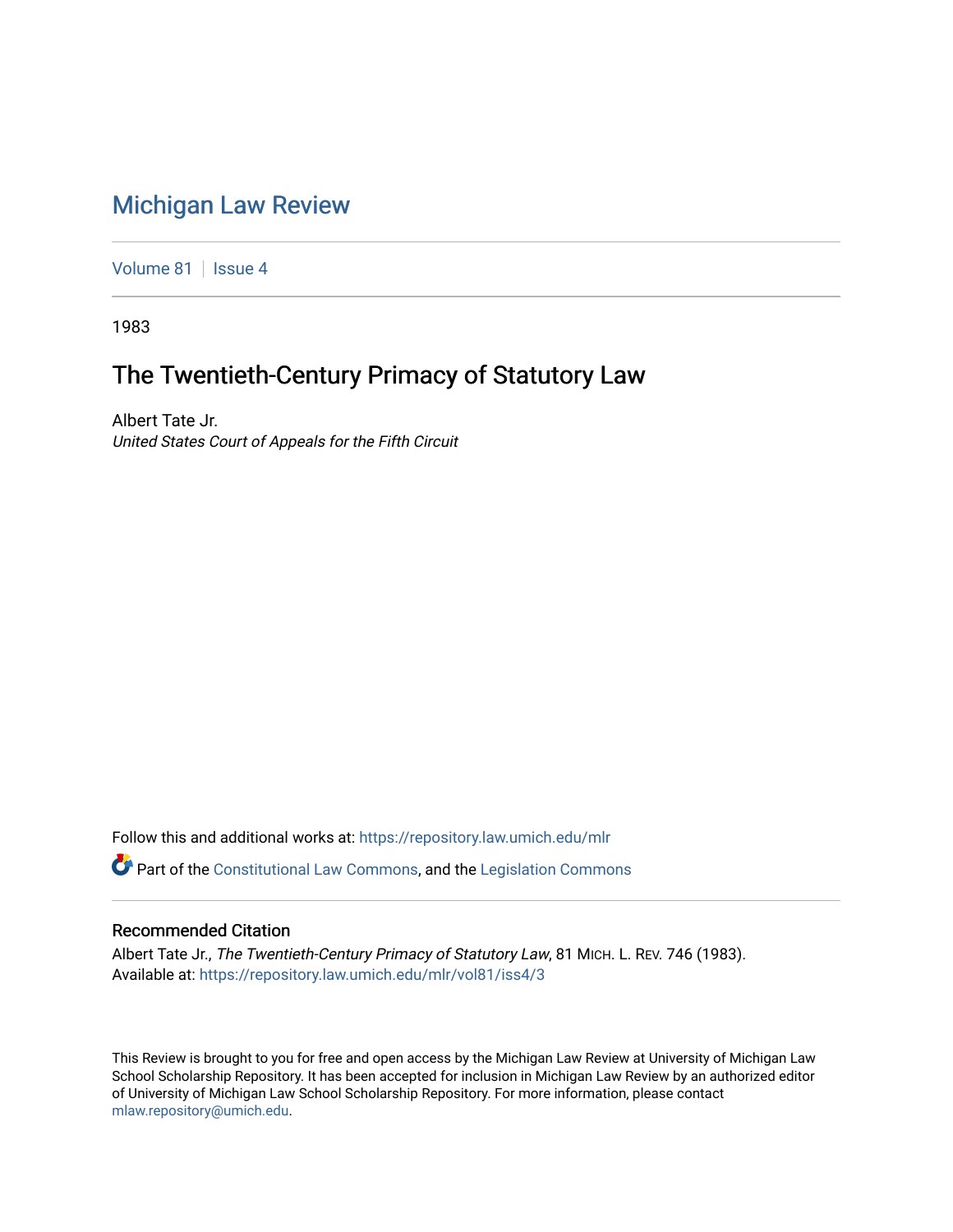### **THE TWENTIETH-CENTURY PRIMACY OF STATUTORY LAW**

#### *Albert Tate, Jr.\**

DEALING WITH STATUTES. By *James Willard Hurst.* New York: Columbia University Press. 1982. Pp. viii, 140. \$15.

A legal professional — practitioner, judge, or academic — tends to focus research and reasoning upon judicial decisions. Even if the issue concerns the application of a statute, usually the exposition primarily relates to the enactment as refracted through prior cases interpreting and applying it. Partly this is due to our Anglo-American legal heritage, where, prior to the twentieth century, law primarily evolved through the decisions that were the foundation and fabric of the common law. The case method of instruction, common to our legal training, perhaps contributes to this persisting concentration on the development of legal principle in judicial decisions. Similarly, constraints of *stare decisis* often pragmatically require us to look first at the cases interpreting a statute rather than to the statute itself for its meaning and present application.

Professor James Willard Hurst's *Dealing with Statutes* is a thoughtful analysis of the central importance of statutory law in the twentieth-century United States. The three essays comprising this relatively brief work<sup>1</sup> --"Legislative Process," "The Interpretation of Statutes," and "The Constitutionality of Statutes" - do not attempt to do more than present a broad overview of the role of statutory law and of judicial interaction therewith. Fundamental principles are restated with insight, and critical points of possible dysfunction are perceptively noted. Most probably, these theoretical propositions, critiques and insights have previously been stated elsewhere by Professor Hurst and others, but the importance of *Dealing with Statutes* lies in its having concentrated in intense and brief focus the central modernday issues of legislative function and of judicial function with regard to legislation. The truths it speaks may be self-evident, but I, at least, recognized some of them as self-evident only *after* Hurst's skillful and scholarly analysis.

The first essay, "Legislative Process," affords penetrating insight into the fundamental essence of legislative power, including its unique and pervasively controlling role in affording social catharsis and regulation for the

<sup>\*</sup> Circuit Judge, United States Court of Appeals for the Fifth Circuit, New Orleans, Louisiana.

I. The essays in the work were derived from the 1982 James S. Carpentier Lectures delivered at Columbia University by the author, who is the Vilas Professor of Law at the University of Wisconsin. Professor Hurst is also the author of several important works on the social history of law, including: THE GROWTH OF AMERICAN LAW (1950); LAW AND ECONOMIC GROWTH (1964); LAW AND SOCIAL ORDER IN THE UNITED STATES (1970); A LEGAL HISTORY OF MONEY IN THE UNITED STATES, 1774-1970 (1973); THE LEGITIMACY OF THE BUSINESS CORPORATION IN THE LAW OF THE UNITED STATES, 1780-1970 (1970).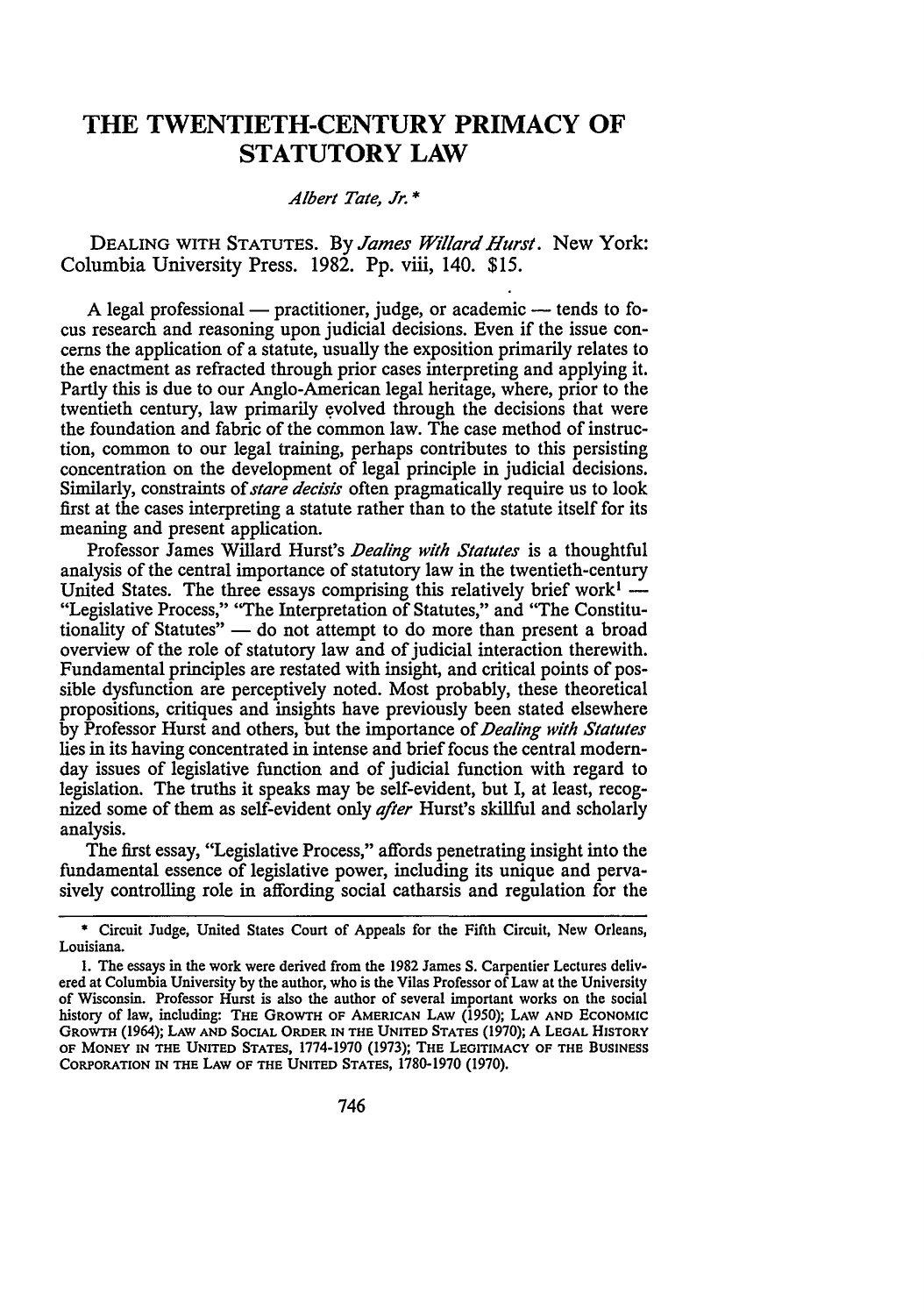ever more complex and congested society of twentieth-century America. Initially, Hurst notes that "[c]entral to the practical importance of legislative process is the range of jurisdiction of legislatures over parties and subject matter" (p. 2), especially as contrasted with the limits of initiative in lawmaking that hedge executive and judicial agencies. ''The open-door principle governing legislative jurisdiction gains emphasis from the fact that there are almost no judicially enforceable procedural limits on how the legislature does its business"  $(p. 3)$  — what facts it does or does not hear, what subject matter it does or does not consider, what notice or opportunity to rebut it does or does not give. Hurst summarizes:

[W]ith all the limitations, imposed by the realities of unequal means, knowledge, and skill of petitioners, the open-door character of legislative jurisdiction has given a distinctive place to legislative process. In the country's experience statute law has had special importance in giving content to public policy and adapting the legal social order to changing currents of interest and circumstances. **[P. 4.]** 

The first essay analyzes the "unique array of legislative powers" (*i.e.*, defining standards and rules; taxing, borrowing, and spending; creating new forms of governmental and private organization; and investigating) and offers a perceptive but brief historical perspective on the changing use of these powers in performing the legislative role from our nation's earliest days to the present. He also reminds us that, due to the roles of legislative oversight and budget committees, "legislation is in important measure a continuing process" (p. 17). The statutes themselves set limits on the jurisdiction and procedures of executive agencies, and "in large part  $\dots$  have set the terms on which judges may review the procedures and substance of executive and administrative action" (p. 17). Hurst points out that in modern America, "legislators and the executive and administrative officers in central and in local government to whom they delegated power produced a body of service and regulatory law that dwarfed the common law performance" (p. 27).

The concluding portion of the first essay is in the nature of a paean to the central role of the legislative process — that process of harnessing collective effort and balancing conflicting interests for the purposes of establishing both broad principles of public policy and also particulars of regulation essential to the vitality and social order of a constantly evolving society. Hurst concludes:

The need to effect a proper balance between responsibilities to make general policy, to respond by proper delegation to needs for more particularized development of policy, and to exercise effective supervision of executive and administrative agencies, has posed constant challenges to twentieth-century legislators . . . . [T]he problems of relating general and particular policy are fixed firmly in the structure of the legal and social order. These problems will not go away. They present the principal challenge of the times to the conscience, skill, and experience of legislative lawmakers. [Pp. 28-29.]

The second essay, "The Interpretation of Statutes," while maintaining the broad philosophical perspective of the first, addresses more mundane and practical concerns, as indicated by the essay's subheadings: ''The Intention of the Legislature," "Legislation as Product of a Continuing Pro-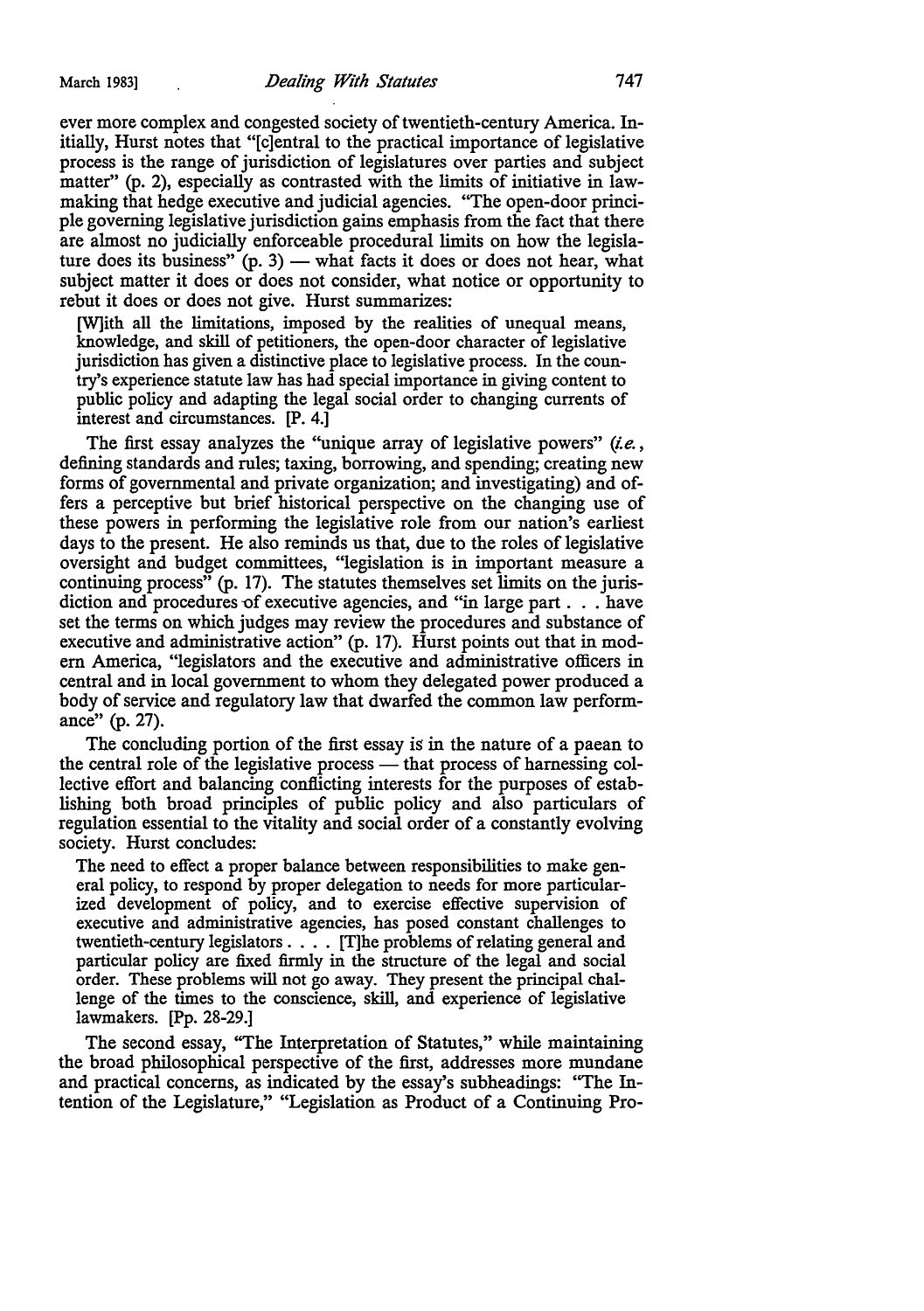cess," "Form and Substance in Statute Law," and "Rules of Construction." The essay is not, however, a trite restatement of prior propositions or debates but rather, in this reviewer's opinion, an original and forceful exposition of the few most central and controlling principles that, explicitly or not, motivate the approach of a twentieth-century American court in assigning meaning to and devising application of a statute.

By way of introduction, Hurst rejects (for convincing reasons) the thesis of Max Radin<sup>2</sup> and others that it is a judicial fiction to assign any specific legislative intent to the enactments of a multi-membered, often inattentive, committee-dominated legislature. First, while a legislature may not have particular applications in mind, legislation undoubtedly involves "general goals" and a "general range of means" (p. 36) directed at courts or other agencies to assist them in enforcing the statute and its ends. Second, while a "statute is normally the product of focused effort and detailed attention of a relatively few individuals," and while the "committee is the key workplace of the legislature," the work product is, nevertheless, designed for acceptance by the entire body (p. 37). Although "normally the role of the general membership is a cautionary, residual one, [which promotes] responsible work by the specialists," "the limited circle that works up the bill must make such choices and adjustments as they calculate will pass muster before the larger body or not unduly arouse opposition there" (p. 37).

Professor Hurst rather eloquently concludes:

[A] statute embodies a choice of values carrying obligations on those within its governance, backed by the force of the state. Under our constitutional arrangement of official powers, legislators may legitimately thus set guiding or limiting frames of action for other people. Because the statute's function is to make authoritative value determinations, fulfillment of the function is impossible without inquiry as to what values and what order of values the legislators had in mind. Inevitably those who put statutes to use must exercise considerable discretionary judgment on specifics that the legislators have not directly resolved. Also, they must exercise cautious wisdom in consulting materials outside the statutory text. But in the end the presence of the statute tells them that they deal with an area of public policy where not their value choices but those of a distinct body are to set the course. [P. 40.]

It seems to me that few should disagree with these observations.

I must add, however, that the problems of statutory interpretation most troublesome to me, as a federal appellate judge for the past three years, are not those arising from legislative wording or intention, but rather how a court, bound by *stare decisis,* can reconcile legislatively expressed intent with the judicial encrustations that have added dimension to the original enactment beyond those initially contemplated by its enacted wording.3 Of

<sup>2.</sup> *See* Radin,A *Short Way With Statutes,* 56 HARV. L. REV. 388, 406-12 (1942); Radin, *Statutory Interpretation,* 43 HARV. L. REV. 863, 869-72 (1930).

<sup>3.</sup> *See*, *e.g.*, United States v. M/V Big Sam, 681 F.2d 432 (5th Cir. 1982), petition for rehg. *and suggestion far rehg. en bane denied per curiam,* 693 F.2d 451, 452 (5th Cir. 1982), where application of a provision of the Federal Water Pollution Control Act Amendments of 1972, 33 U.S.C. §§ 1251-1265, 1281-1293, 1311-1328, 1341-1345, 1361-1376 (1978), was rather clearly expressed in unambiguous statutory language. Nevertheless, identical statutory language directed at a different but related situation had previously been interpreted otherwise by a prior decision, and four judges dissented from the denial of an en bane rehearing in the view that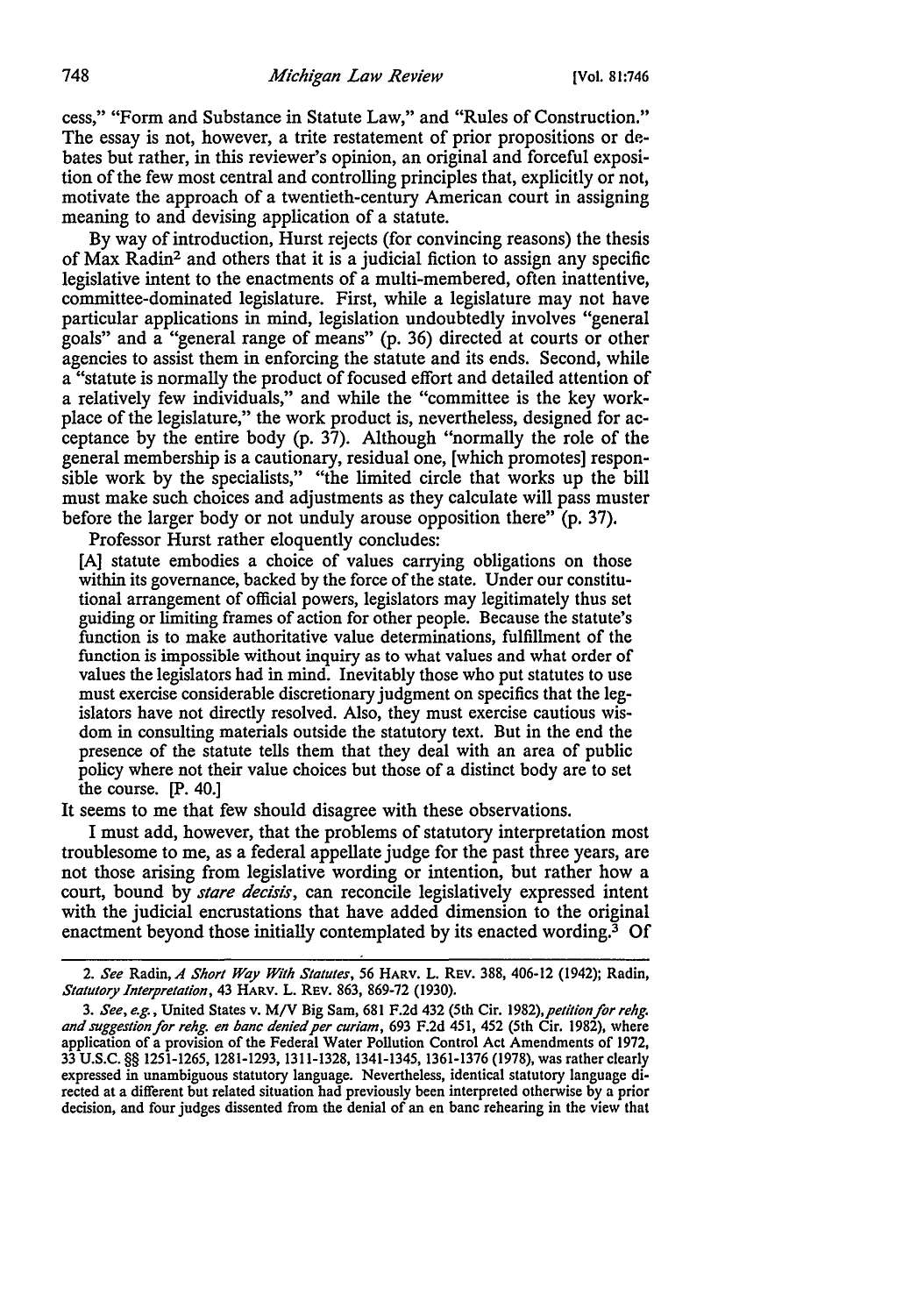course, the brevity and breadth of the work precludes discussion of such particularized problems, as well as of the rather common situations where, in truth, there is no easily discernible legislative intent extending to unforeseeable circumstances that inevitably reach the court.<sup>4</sup>

The remainder of this second essay on statutory interpretation is the best single treatment I have read of twentieth-century judicial approaches. Partly, perhaps, because of succinctness, Hurst's insights have crystallized my own gropings toward an articulated theory over twenty-eight years of appellate service. Hurst barely refers to the traditional maxims, which are in fact usually spoken of (if at all) as if they prescribed the result. Actually the often contradictory maxims merely help describe an asserted process of reasoning by which the judge, independently, has determined the proper meaning and application of the statute to the case before him.<sup>5</sup>

Having made his point as to the importance of acknowledging the criterion of legislative intent, Hurst suggests that of second importance is "the need to recognize that if legislation becomes a living part of social experience typically it does so as the result of a continuing process, only part of which is represented by putting words into a statute book" (p. 40): "The statutory text is central and commands deference. But to grasp the full reality of its impact we should see it as part of a flow of policy-making activity" (p. 41). As he observes, modern-day courts do not regard legislation as an extraneous growth in the common law garden that needs cropping and weeding. Rather, in an effort to determine and enforce the legislative intent, and responding to the changes in the legislative process in this century, today's courts tend to emphasize and give weight to four principal factors: (1) *the particular legislative history* of the enactment before it, with especial reference to legislative committee reports and floor-explanations and to amendments or changes in the bill between its introduction and enactment, but with appropriate credibility-discount as to other floor statements or committee testimony; (2) *the pattern* of *succession* of *other statutory enactments in the particular field,* with the guidance as to the delineation of public policy and consequent interpretation of the present statute furnished by successive statutes over the years; (3) *the bearing* of *general sectors* of *legislation on the meaning to be given a particular act,* since "the content of public policy may grow by accretion of statutory precedents in a fashion analogous to the growth of common law" (p. 45);6 and (4) *the practical, consistent administrative construction* given the statute by the officials charged with its administration, thus recognizing that "a statute of broad reach is not a finished product the day the legislature adopts it" (p. 45). Hurst summa-

this prior interpretation had, so to speak, frozen the legislative intent for purposes of subsequent interpretation of the related provision.

<sup>4.</sup> *See, e.g.,* Tate, *The Judge's Function and Methodology in Statutory Interpretation, 1* S.U. L. REV. 147, 158-59, 167-69 (1981); Tate, *The "New" Judicial Solution,* 54 TUL. L. REV. 877, 888-90, 897-900 (1980).

<sup>5.</sup> See Llewellyn, *Remarks on the Theory of Appellate Decision and the Rules or Canons About How Statutes Are to be Construed,* 3 V AND. L. REV. 395, 401-06 (1950).

<sup>6. &</sup>quot;Statutes dealing with a variety of subjects may begin to cluster around some common value judgment. Recognizing this reality, a court is warranted in finding evidence of legislative intent under a given act by reference to what legislators have done regarding like subjects under other acts." P. 45.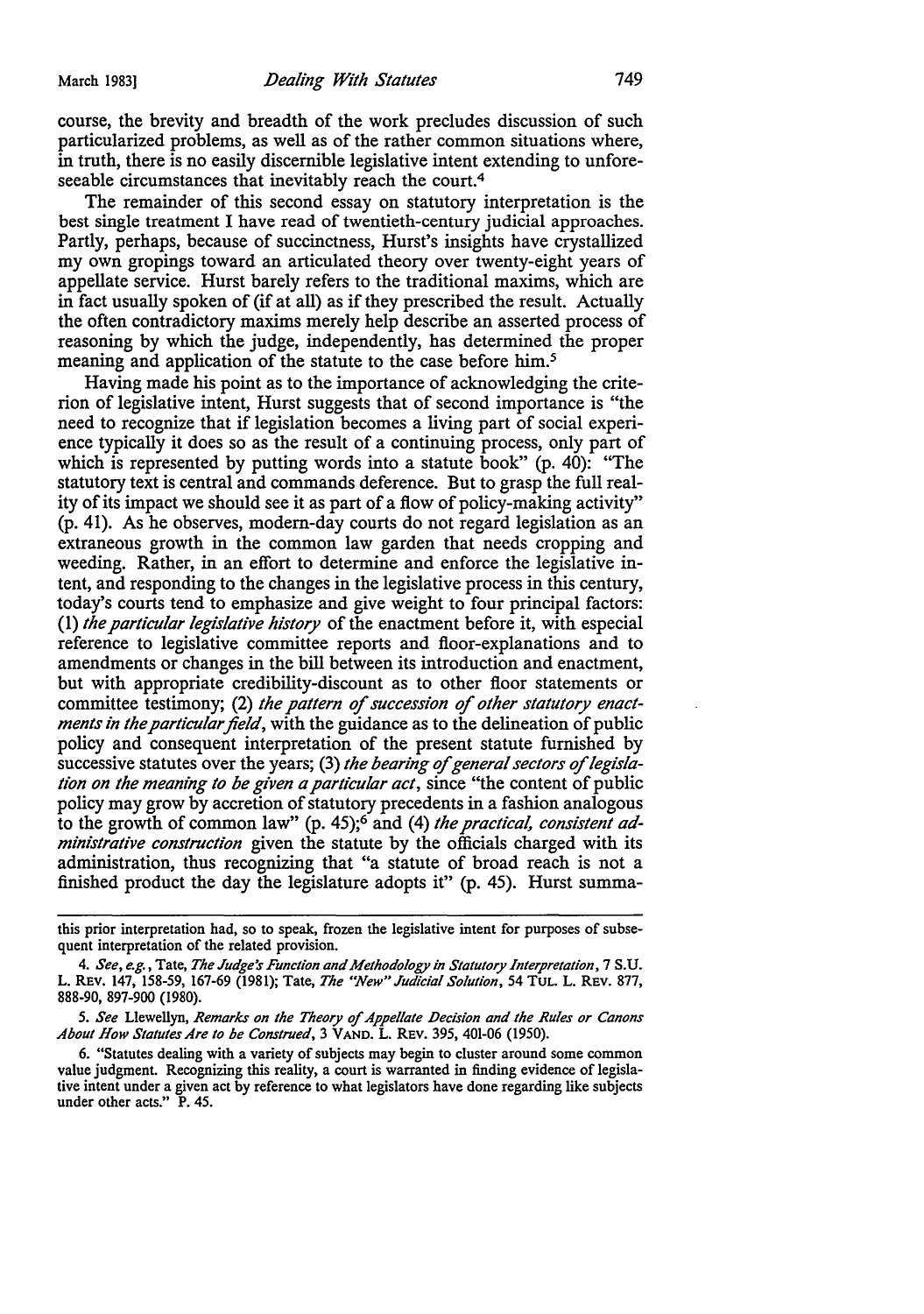rizes "these several lines of doctrine and practice" by stating that "[t]he statutory text is basic and central. But if law is to be a vital force in society, the text usually must be seen as part of a flow of policy-making activity that originates before the text is voted and continues after it is on the books" (p. 46).

Hurst also perceptively discusses the hard problem that sometimes arises in reconciling the express wording of a statute (its form) and an application thereby directed that seems contrary to or not contemplated by the statutory choice of policy-values (the substance). Admitting the theoretical difficulty of performing this reconciliation, Hurst suggests that on the rare occasions when this is appropriate the courts may be recognizing the reality that legislatures "(n]ormally . . . act for limited, or at least specialized ends" (p. 52); therefore, it may sometimes be appropriate to go behind the words of the statute to the narrowed legislative intent as reflected by the legislative history. But this admission is appropriately accompanied by a notation of the cautionary limitations (burden of persuasion, alleged ambiguity of statute at least as applied, etc.) that demonstrate why, for most practical purposes, this approach to statutory construction is discussed more often in a classroom than in a courtroom.7

The final section of this essay on statutory interpretation, "Rules of Construction," clears away much dead-maxim timber and charts workable rules that are in fact utilized by modem-day courts. These rules are of two natures: those that best reflect the realities of the legislative process as most consistent with the deference owed the legislature in policy-making, and those that explicitly endorse broad value preferences not tied to any particular statutory subject matter. The *former* "rules of construction that reflect familiar patterns of communication or operations in the legislative process" (p. 62) include: customary word usage, indicating either broad or particular applications; statutory context - "we read particular words or phrases in the light cast by other parts of the same statute"  $(p. 59)$  -- including exception clauses; and material in other actions dealing with the same subject or the same subject matter — since typically the legislature "is likely to deal at one point of time with less than the whole"  $-$  so that "legislative intent may emerge in full definition only through a succession of acts" (p. 61). Of the *latter* type of rules declaring broad policy preferences, Hurst deems worthy of mention only the rule requiring strict construction of penal statutes and (surprisingly, at least initially) "the rule (presumption) that a statute in derogation of common law should be construed as not intended to change common law unless that intent is made plain" (p. 62).

The essay emphasizes, however, that these "rules" are only presumptions, casting the burden of persuasion upon those attempting to read a statute broadly or to overturn the common law. The presumption may be rebutted, for example, by the legislative history or by the explicit choice of policy-values represented by the enactment as a whole. After a lifetime of scoffing at the rule that a statute in derogation of the common law should

<sup>7.</sup> Despite my deprecating remarks, in my own judicial experience I have noted some instances where statutory words literally applied to a changed social or statutory context produce results obviously beyond the contemplated legislative intent, so that there is a substantial issue whether statutory meaning should be frozen to the original context, and statutory language not literally applied to the changed circumstances. *See, e.g.* , sources cited in note 4 *supra.*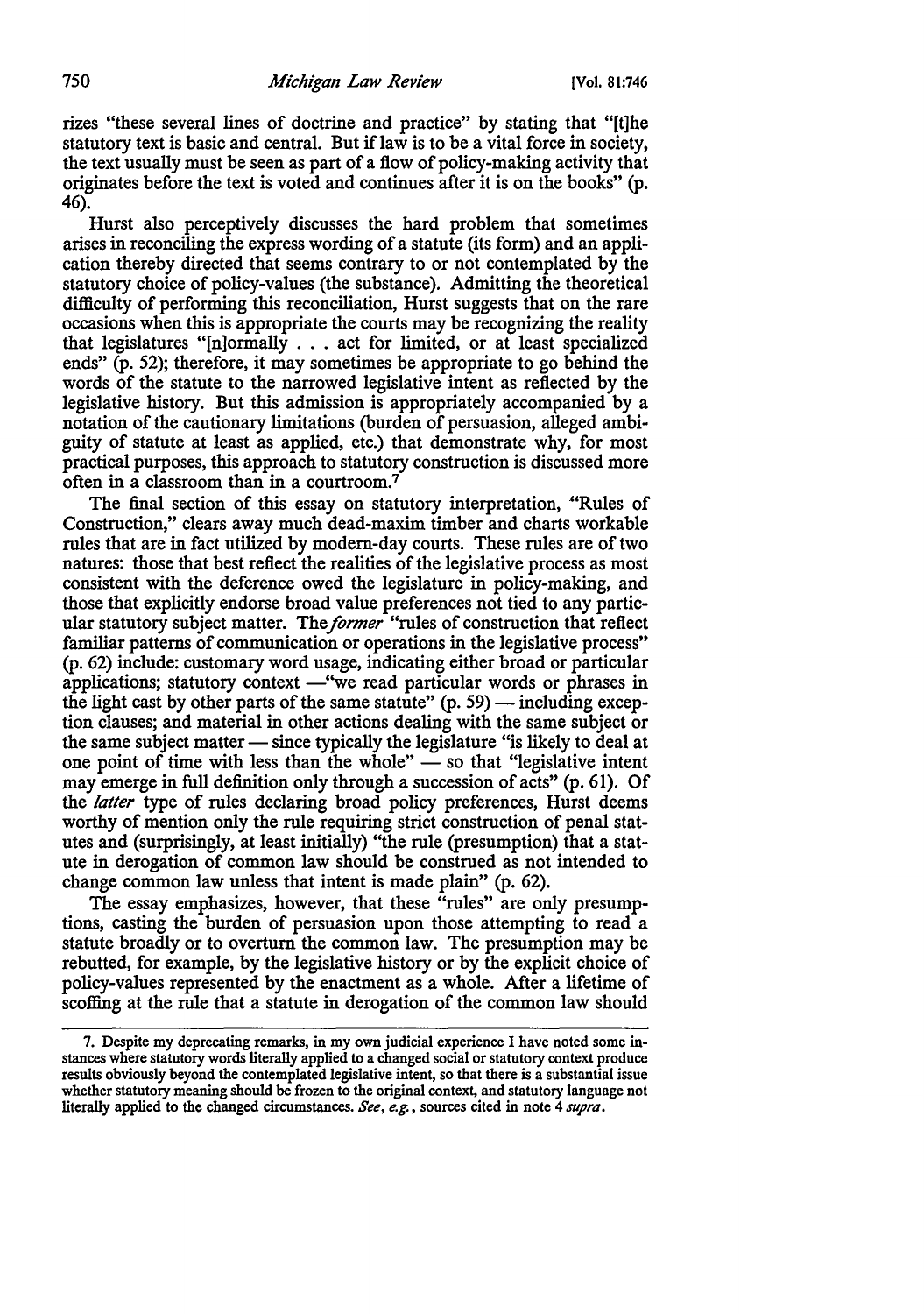be strictly construed, I find myself persuaded, somewhat reluctantly, by Professor Hurst that this construction maxim, if not mechanically applied, represents the realities of the legislative process. The legislature normally considers only one aspect of a problem, and may not in the least consider how its actions might disturb accepted jurisprudential rules related to but beyond the scope of the problem alone addressed.

To use an example from my recent experience, the courts, by considering this principle, might have avoided some of the confusing, laborious, and conflicting opinions associated with the 1972 amendments to the Longshoremen's and Harbor Workers' Compensation Act.<sup>8</sup> Prior to the 1972 amendments, coverage of the Act was restricted to injuries on the navigable waters; moreover, all injuries to amphibious non-seamen on the navigable waters were regarded as occurring in maritime employment.<sup>9</sup> This clear delineation had been arrived at, however, only after more than thirty years of litigation, during which it was often uncertain whether a land-based worker injured on the waters was required to obtain relief through federal or state compensation remedies.<sup>10</sup> According to rather specific legislative history, the 1972 amendments were designed solely to expand coverage to include maritime workers injured in areas adjoining the navigable waters, as well as actually upon them; nevertheless, in addition to describing this expanded "situs," it became necessary to define those covered by the act as only those "engaged in maritime employment" who were injured on the expanded situs.<sup>11</sup>

The issue then surfaced as to whether the new statutory "status" test of *maritime employment* excluded amphibious workers injured on the water (and, by pre-1972 jurisprudential definition, in maritime employment because of the navigable water situs). Courts laboriously wrestled with the application of this new statutory test in that context. 12 Finally, in its 1982 en bane decision in *Boudreaux v. American Workover, Inc.* , 13 the Fifth Circuit, taking into consideration the complete absence of any contrary legislative intent and the limited and specific changes expressly intended by the Congress, concluded that the new legislative language was not intended to change the prior concept of on-water injury to any amphibious worker as being in maritime employment for purposes of compensation coverage by the Act. 14 It seems to me that much of the confusing, cumbersome, and conflicting judicial reasoning might have been avoided, had we followed Professor Hurst's analysis based upon the realities of the modem legislative

12. *See Boudreaux,* 680 F.2d at 1045-48.

13. 680 F.2d 1034 (5th Cir. 1982) (en bane), *cert. denied,* 51 U.S.L.W. 3549 (U.S. Jan. 25, 1983) (No. 82-605).

14. To be fair, the Second Circuit reached a conclusion contrary to that of the Fifth Circuit in *Boudreaux;* however, the Supreme Court has subsequently adopted the view of the Fifth Circuit. *See* Churchill v. Perini N. River Assocs., 652 F.2d 255 (2d Cir. 1981), *revd.,* 51 U.S.L.W. 4074 (U.S. Jan. 11, 1983) (No. 81-897).

<sup>8. 33</sup> u.s.c. §§ 901-950 (1978).

<sup>9.</sup> *See* Calbeck v. Travelers Ins. Co., 370 U.S. 114 (1962).

<sup>10.</sup> For a summary, *see* Boudreaux v. American Workover, Inc., 680 F.2d 1034, 1043-45 (5th Cir. 1982) (en bane) *cert. denied,* 51 U.S.L.W. 3549 (U.S. Jan. 25, 1983) (No. 82-605).

<sup>11. 33</sup> U.S.C. § 902(3) (1978) (as amended in 1972). The legislative history is described in *Boudreaux,* 680 F.2d at 1045-48.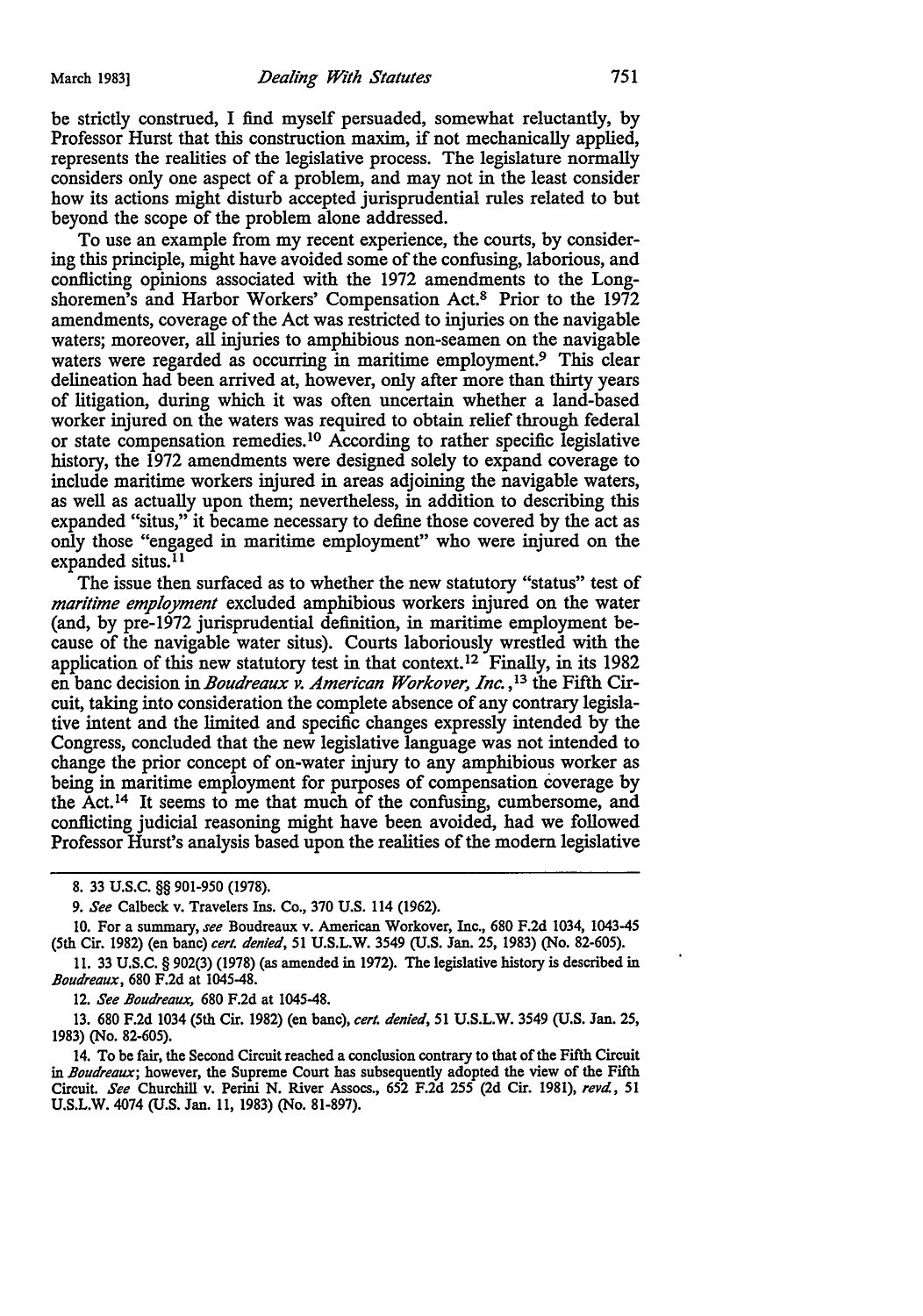process - that we should presume that legislation directed at a narrowed issue was not intended to change the pre-existing jurisprudential rules on related topics unless that intent is made plain.

This essay concludes with the following excellent summary of the approach of modem-day courts to statutory interpretation:

If we regard together uses judges make of statutory text, legislative history, and general rules of construction in the second half of the twentieth century, one approach is clearly dominant, standing in sharp contrast to nineteenth-century treatment of legislation: The twentieth-century emphasis is on coming to a specific focus on a given statute in its full-dimensioned particularity of policy, rather than emphasizing material or values not immediately connected to that enactment. Courts now seem usually to strive to grasp the distinctive message of statutory words, taken in their own context, with reference to the documented process that produced that particular act, including legislative history deserving credibility, and policy guides supplied by the legislature's successive development of the given policy area and related areas. The twentieth-century emphasis thus is not on broad, standardized formulas, but on custom-built determinations, fashioned out of materials immediate and special to the legislation at issue. It is an approach both more pragmatic and more deferential to the functions of courts under the separation of powers. [P. 65.]

The final essay, ''The Constitutionality of Statutes," "examines key procedures for achieving the necessary adjustments between constitutional grants and limits and exercise of legislative will and choice in making particular public policy" (p. 68). The essay is an invaluable analysis of current theory and practice with regard to judicial review of the constitutionality of statutes. The concern is not with substantive content of constitutional law but rather ''with the criteria and procedures developed to deal with special problems involved in analyzing, briefing, arguing, or deciding questions about the constitutionality of legislative action" (p. 68).

Aside from a brief discussion of the institutional roles of legislators and judges, the essay concentrates on the presumption of constitutionality. Relying in part upon an early analysis by Judge Learned Hand, Professor Hurst points out that a statute typically (if not always explicitly) embodies (a) a goal of what ought to be done for the general interest, based on (b) the legislature's actual or supposed appreciation of the present facts that justify this end; together with (c) a choice of means of how the goal should be accomplished, based (d) (similarly to (b)) upon facts of human behavior or human experience relevant to making judgments about the legislative choice of ends and means. Since the court is merely a reviewer and must constitutionally defer to the legislative originator's choices, those attacking the constitutionality of a statute must, in effect, bear the burden of persuasion that under no reasonably contemplated set of facts can the legislature's choice of ends and means be regarded as other than arbitrary. In discussing the application of the presumption, the essay succinctly summarizes its base and reach, the weight of the burden of persuasion to be put on the challenger, the scope of the required rebuttal of the presumption, the influence of the state of the record, and the practicability of meeting the burden of persuasion on issues of fact or of value relating to the enactment's constitutionality. This relatively brief essay is a primer of central issues that should